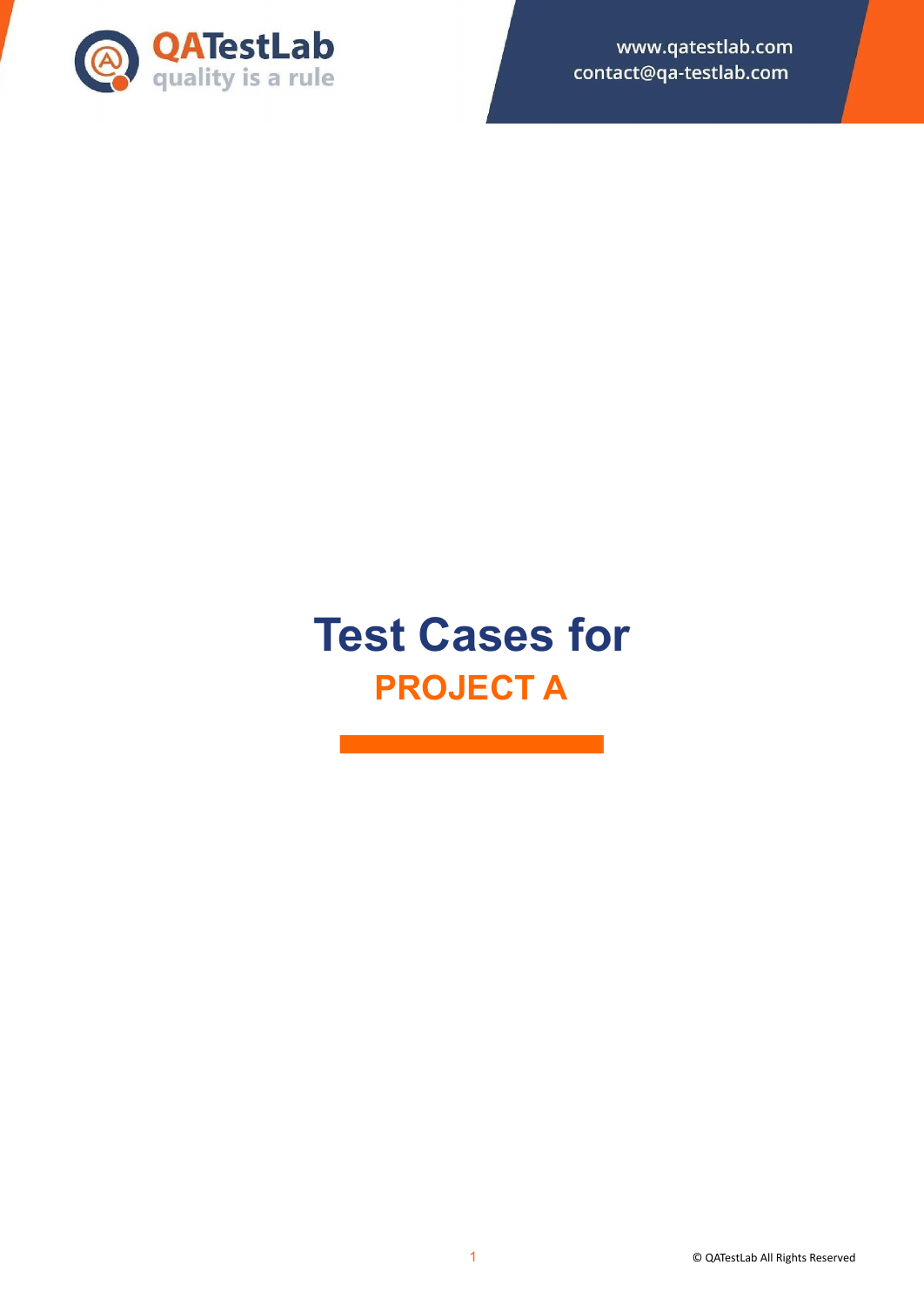

|                            | <b>General information</b>  |
|----------------------------|-----------------------------|
| <b>Customer</b>            | <project name=""></project> |
| <b>Created by (Author)</b> |                             |
| <b>Preparation date</b>    |                             |
| <b>Version</b>             |                             |
| <b>Status</b>              |                             |

| <b>Revision History</b>              |  |               |             |                    |             |
|--------------------------------------|--|---------------|-------------|--------------------|-------------|
| <b>Version</b><br><b>Description</b> |  | <b>Author</b> | <b>Date</b> | <b>Approved by</b> |             |
|                                      |  |               |             | <b>Author</b>      | <b>Date</b> |
|                                      |  |               |             |                    |             |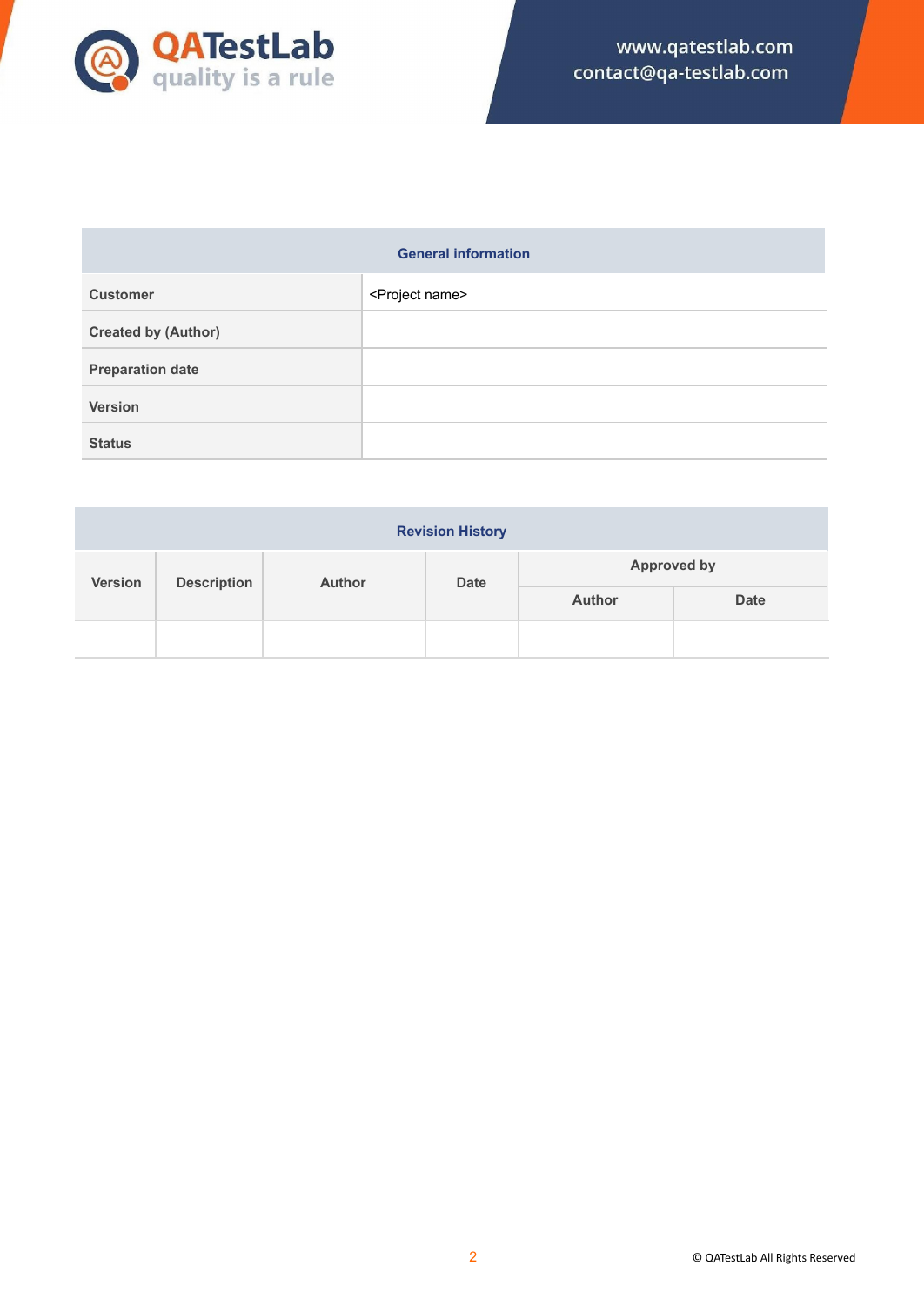

# **Summary**

| Sign up test case example                         | 4  |
|---------------------------------------------------|----|
| Resend email verification test case example       | 4  |
| Invalid passwords during signup test case example | 5  |
| Terms and conditions test case example            | 6  |
| Deep-link test case example                       | 7  |
| Detailed test case example                        | 8  |
| Replace the mission game test case example        | 9  |
| Localization test case example                    | 9  |
| Profanity words filtering test case example       | 10 |
| 3D animation settings page test case example      | 10 |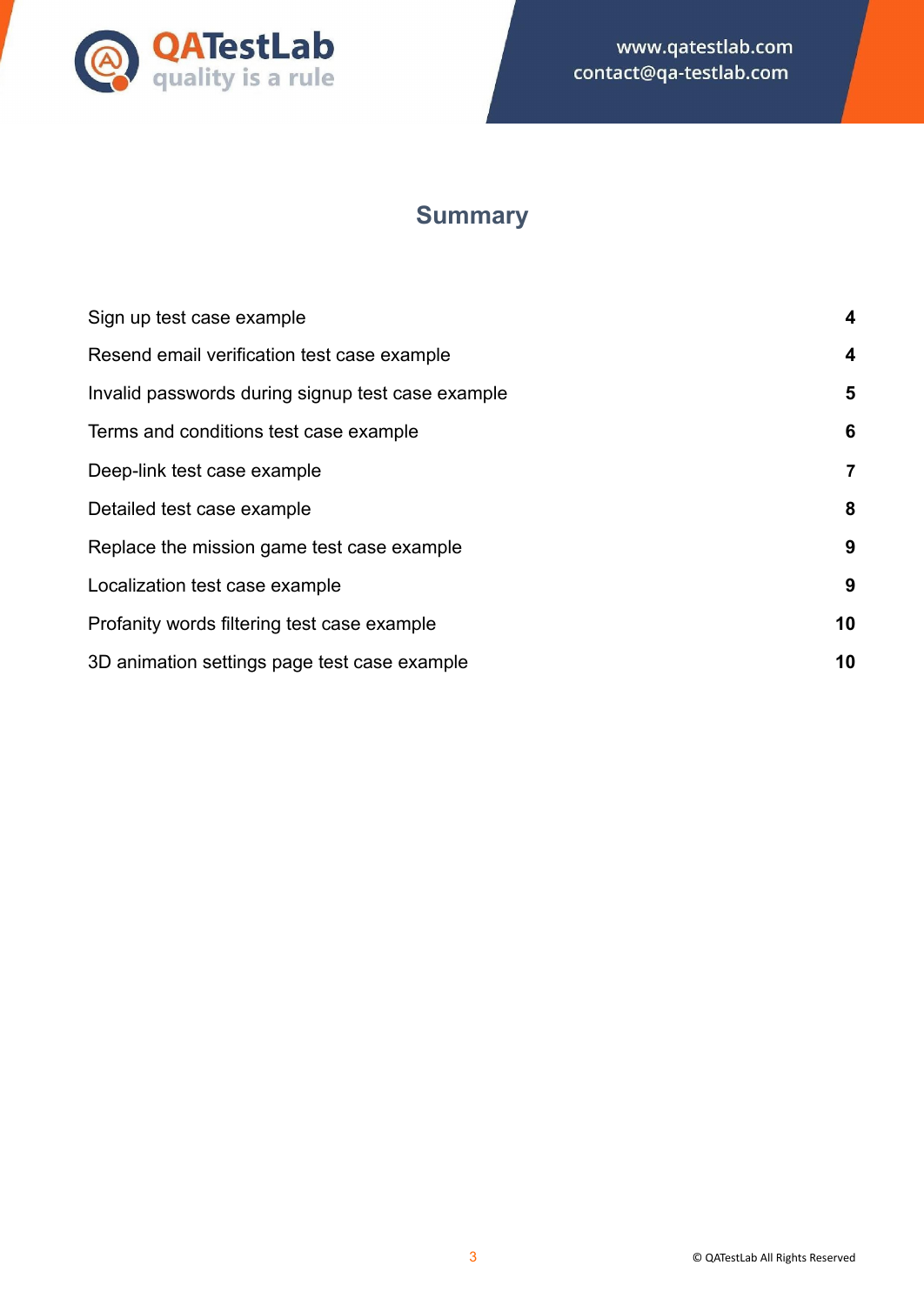

# <span id="page-3-0"></span>**Sign up test case example:**

| ID             | <b>Title</b>                                             |                                                        |                 |
|----------------|----------------------------------------------------------|--------------------------------------------------------|-----------------|
| C001           | Registration of a user on the website using valid data   |                                                        |                 |
| #              | <b>Steps</b>                                             | <b>Expected result</b>                                 | <b>Comments</b> |
| 1              | Open the website                                         | The main page is displayed                             |                 |
| $\overline{2}$ | Click the "Register" button                              | The "Sign Up" page is displayed                        |                 |
| 3              | Fill all fields with valid data                          | The entered data is displayed in the<br>fields         |                 |
| 4              | Click the "Create Account"<br>button                     | The "Verification confirmation" pop-up<br>is displayed |                 |
| 5              | Go to the Email inbox                                    | The account verification email is<br>received          |                 |
| 6              | Open the link from the email                             | The "Sign In" page is opened                           |                 |
| 7              | Fill all fields with valid data on<br>the "Sign In" page | The "Deals" page is opened.<br>The user is logged in   |                 |
| 8              | Go to the admin panel ><br>Members page                  | The user information is displayed in<br>the table      |                 |

# <span id="page-3-1"></span>**Resend email verification test case example:**

| ID   | <b>Title</b>                                                              |                                                                                                                             |                 |
|------|---------------------------------------------------------------------------|-----------------------------------------------------------------------------------------------------------------------------|-----------------|
| C002 | Resending verification link during a normal signup flow                   |                                                                                                                             |                 |
| #    | <b>Preconditions</b>                                                      |                                                                                                                             |                 |
| 1    | User is not logged in                                                     |                                                                                                                             |                 |
| #    | <b>Steps</b>                                                              | <b>Expected result</b>                                                                                                      | <b>Comments</b> |
| 1    | Launch the application                                                    | The "Onboarding" screen is opened                                                                                           |                 |
| 2    | Tap the "Signup" button                                                   | The "Signup" screen is opened                                                                                               |                 |
| 3    | Submit the form with valid<br>data                                        | The "Verification" screen is opened                                                                                         |                 |
| 4    | Go to the login screen and try<br>to log in with an unverified<br>account | The "Account not yet verified" error<br>screen is displayed The "Resend<br>verification" button is present on the<br>screen |                 |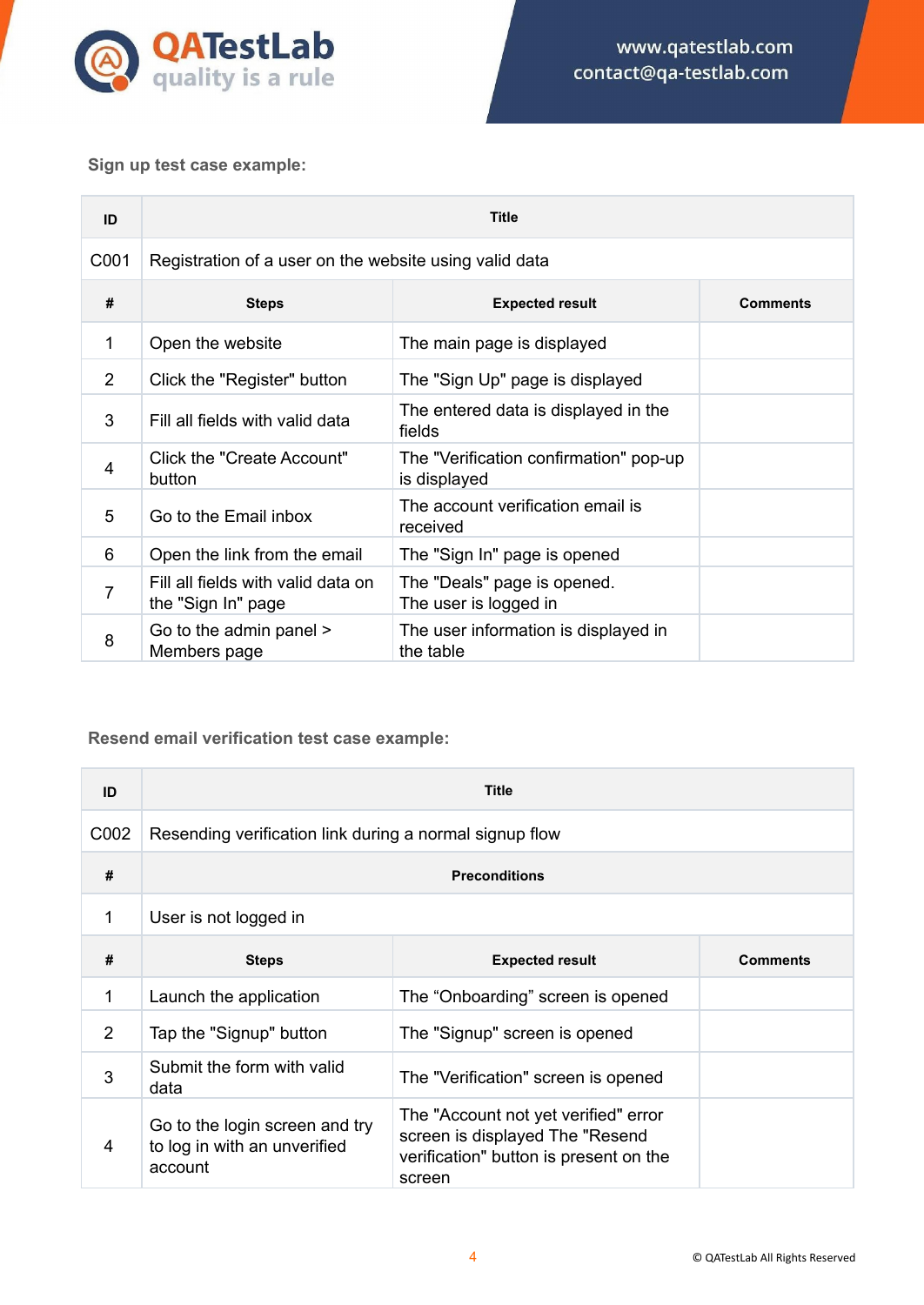

| 5 | Tap the "Resend verification"<br>button and go to the email<br>inbox | A copy of the "Verify Email<br>Address" email is received      |  |
|---|----------------------------------------------------------------------|----------------------------------------------------------------|--|
| 6 | Click the "Verify Email<br>Address" button                           | The "Email Address Verified"<br>confirmation page is displayed |  |

# <span id="page-4-0"></span>**Invalid passwords during signup test case example:**

| ID             | <b>Title</b>                                                                           |                                                                                                                |                 |
|----------------|----------------------------------------------------------------------------------------|----------------------------------------------------------------------------------------------------------------|-----------------|
| C003           | Sign up with invalid passwords                                                         |                                                                                                                |                 |
| #              |                                                                                        | <b>Preconditions</b>                                                                                           |                 |
| 1              | User is not logged in                                                                  |                                                                                                                |                 |
| #              | <b>Steps</b>                                                                           | <b>Expected result</b>                                                                                         | <b>Comments</b> |
| 1              | Launch the application                                                                 | The "Onboarding" screen is opened                                                                              |                 |
| $\overline{2}$ | Tap the "Signup" button                                                                | The "Signup" screen is opened                                                                                  |                 |
| 3              | Enter valid data into the "First"<br>name", "Last name" and<br>"Email" fields          | The entered data is shown in<br>the fields, the tooltips are hidden                                            |                 |
| 4              | Enter the invalid password<br>(less than 8 characters) into<br>the<br>"Password" field | The password is shown as a<br>set of asterisks in the field, the tooltip<br>is hidden                          |                 |
| 5              | Enter the same password into<br>the "Confirm password" field                           | The password is shown as a<br>set of asterisks in the field, the tooltip<br>is hidden                          |                 |
| 6              | Tap the "Signup" button                                                                | The "Password length must be at<br>least 8 characters" error message is<br>shown above the<br>"Password" field |                 |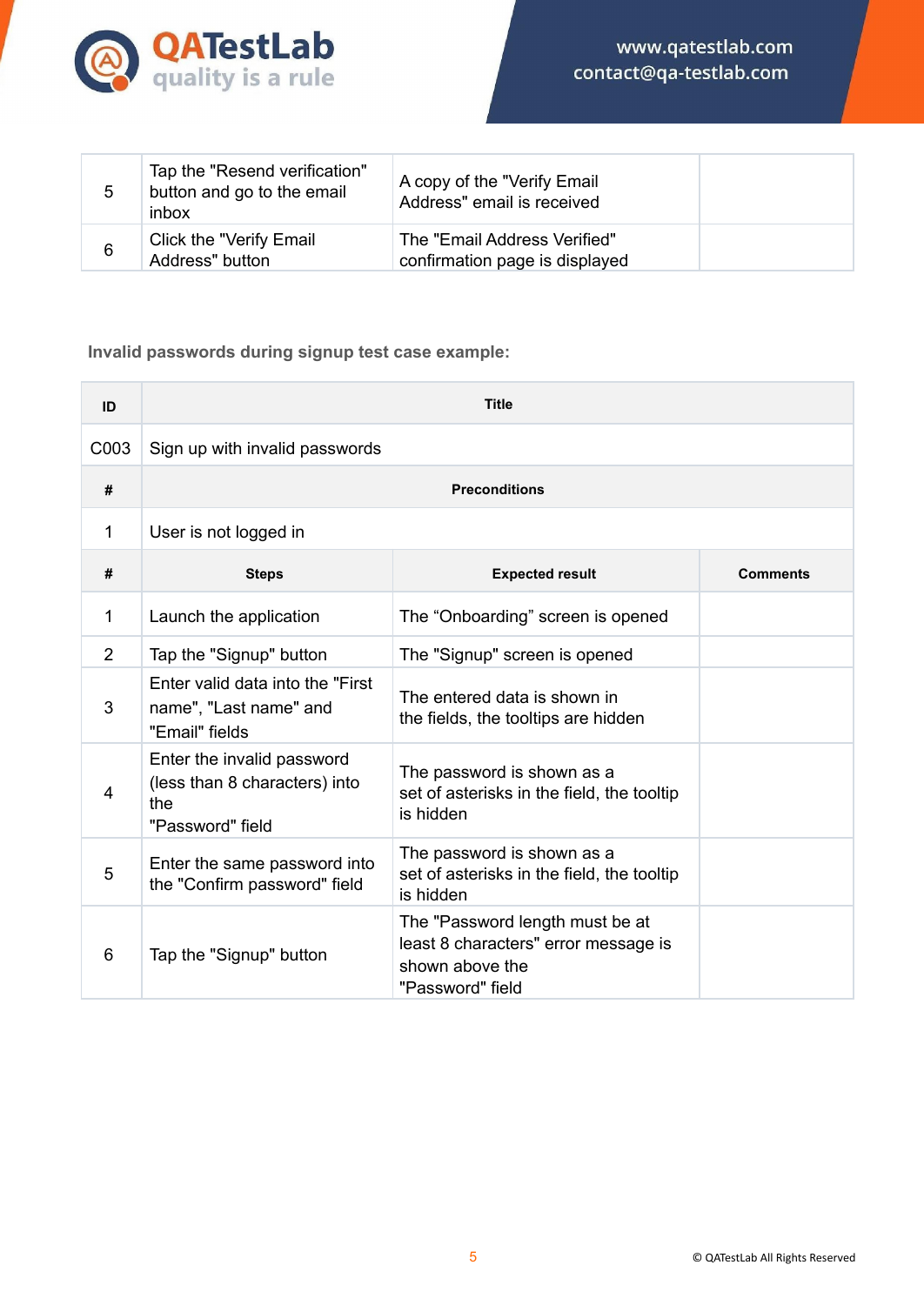

# <span id="page-5-0"></span>**Terms and conditions test case example:**

| ID             | <b>Title</b>                                       |                                                 |                 |
|----------------|----------------------------------------------------|-------------------------------------------------|-----------------|
| C004           | Opening the "Terms & Conditions" section           |                                                 |                 |
| #              |                                                    | <b>Preconditions</b>                            |                 |
| 1              | User is logged in                                  |                                                 |                 |
| #              | <b>Steps</b>                                       | <b>Expected result</b>                          | <b>Comments</b> |
| 1              | Tap the "Personal" button on<br>the navigation bar | The "Personal" screen is opened                 |                 |
| $\overline{2}$ | Tap the "Support" button in the<br>list            | The "Support" screen is opened                  |                 |
| 3              | Tap the "Terms and conditions"<br>link             | The "Terms and conditions" section is<br>opened |                 |
| 4              | Tap the "Back" button                              | The "Support" screen is opened                  |                 |
| 5              | Open the "Terms and<br>conditions" section again   | The section "Terms and conditions" is<br>opened |                 |
| 6              | Scroll the page up and down                        | The page is scrolled smoothly                   |                 |

| Support                               |                                                                                                                                                                                                                                                                                                                                                                                          |
|---------------------------------------|------------------------------------------------------------------------------------------------------------------------------------------------------------------------------------------------------------------------------------------------------------------------------------------------------------------------------------------------------------------------------------------|
|                                       | <b>Terms and Conditions</b>                                                                                                                                                                                                                                                                                                                                                              |
| <b>Profile Settings</b>               | What is Lorem Ipsum?<br>Lorem Ipsum is simply dummy text of the printing<br>and typesetting industry. Lorem Ipsum has been the<br>industry's standard dummy text ever since the<br>1500s, when an unknown printer took a galley of<br>type and scrambled it to make a type specimen                                                                                                      |
| Set Goal                              | book. It has survived not only five centuries, but also<br>the leap into electronic typesetting, remaining<br>essentially unchanged. It was popularised in the                                                                                                                                                                                                                           |
| <b>Upgrade to Premium</b>             | 1960s with the release of Letraset sheets containing<br>Lorem Ipsum passages, and more recently with<br>desktop publishing software like Aldus PageMaker                                                                                                                                                                                                                                 |
| <b>Restore Purchase</b>               | including versions of Lorem Ipsum.<br>Why do we use it?<br>It is a long established fact that a reader will be                                                                                                                                                                                                                                                                           |
| Change Password                       | distracted by the readable content of a page when<br>looking at its layout. The point of using Lorem Ipsum<br>is that it has a more-or-less normal distribution of<br>letters, as opposed to using 'Content here, content<br>here', making it look like readable English. Many                                                                                                           |
| <b>Tell A Fried</b>                   | desktop publishing packages and web page editors<br>now use Lorem Ipsum as their default model text,<br>and a search for 'lorem ipsum' will uncover many<br>web sites still in their infancy. Various versions have                                                                                                                                                                      |
| <b>Terms and Conditions</b><br>Logout | evolved over the years, sometimes by accident,<br>sometimes on purpose (injected humour and the<br>like).                                                                                                                                                                                                                                                                                |
|                                       | Where does it come from?<br>Contrary to popular belief, Lorem Ipsum is not<br>simply random text. It has roots in a piece of<br>classical Latin literature from 45 BC, making it over<br>2000 years old. Richard McClintock, a Latin<br>professor at Hampden-Sydney College in Virginia.<br>looked up one of the more obscure Latin words.<br>consectatur from a Lorem Insum nassane and |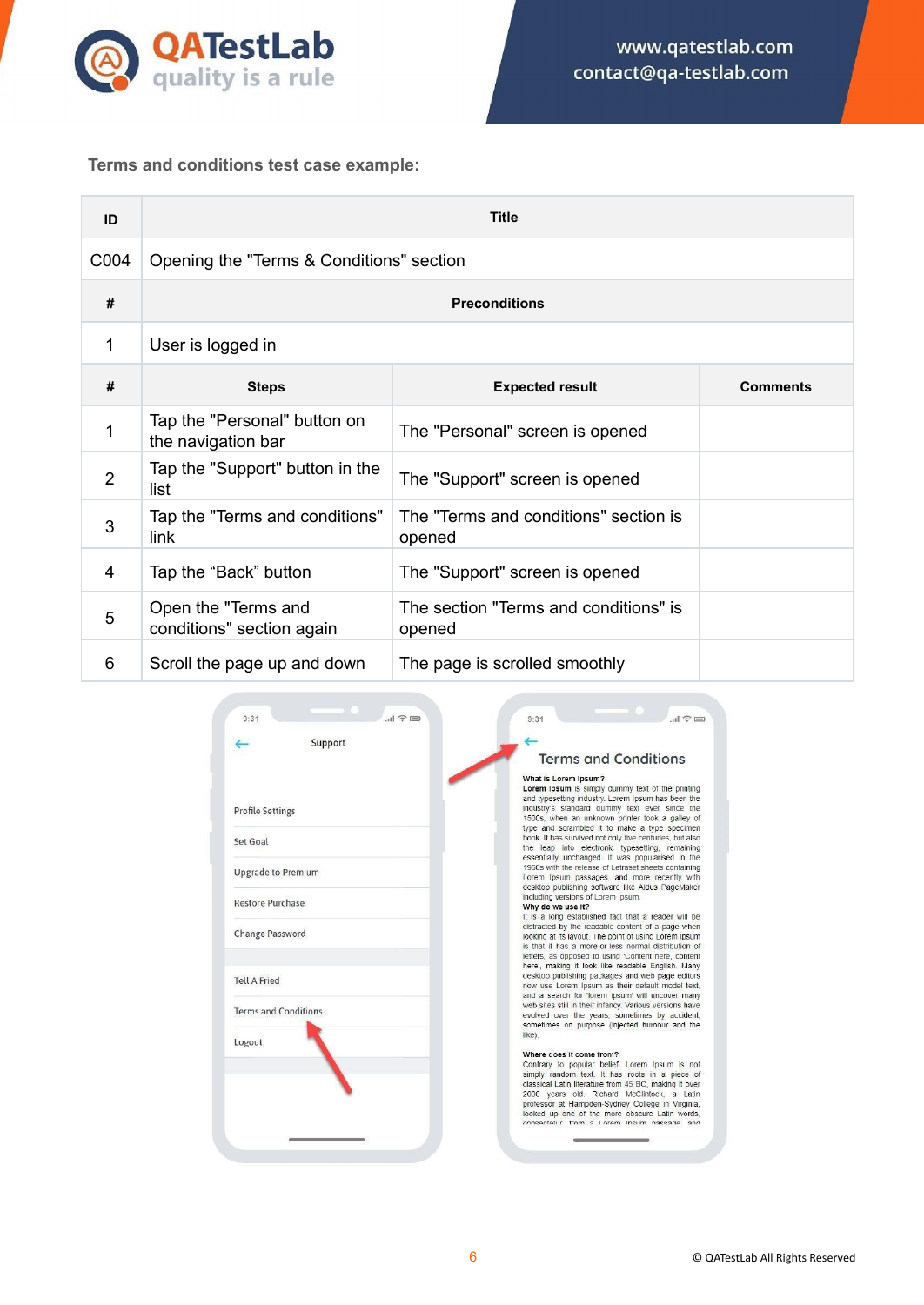

#### <span id="page-6-0"></span>**Deep-link test case example:**

8 8

| ID   | <b>Title</b>                                                                                                                                                                     |                                                                                                        |                                                                      |
|------|----------------------------------------------------------------------------------------------------------------------------------------------------------------------------------|--------------------------------------------------------------------------------------------------------|----------------------------------------------------------------------|
| C005 | Setting a favorite team using deep-link                                                                                                                                          |                                                                                                        |                                                                      |
| #    |                                                                                                                                                                                  | <b>Preconditions</b>                                                                                   |                                                                      |
| 1    | Deep-link to a favorite team is created in the admin panel                                                                                                                       |                                                                                                        |                                                                      |
| #    | <b>Steps</b>                                                                                                                                                                     | <b>Expected result</b>                                                                                 | <b>Comments</b>                                                      |
| 1    | Install the application on the<br>device                                                                                                                                         | The application is installed on the<br>device and the app icon has appeared<br>on the home screen      |                                                                      |
| 2    | Connect your phone to the PC<br>and push your deep-link to the<br>device by executing ADB<br>command:<br>adb shell am start -W -a<br>android intent action VIEW-d<br>" <link/> " | Request to launch the application<br>appeared on the screen                                            | Make sure that<br><b>USB Debugging</b><br>is enabled on the<br>phone |
| 3    | Tap the "Open" button                                                                                                                                                            | The application is started<br>The "You set 'Team name' as your<br>favorite team" message is shown      |                                                                      |
| 4    | Tap the "Following" button in<br>the navigation menu                                                                                                                             | The "Following" page is opened on the<br>screen. The selected team is present<br>in the favorites list |                                                                      |

 $\blacksquare$  tools - - bash - 80×20

MacBook-Pro-mac:tools albo\$ cd /Users/albo/Library/Android/sdk/tools<br>MacBook-Pro-mac:tools albo\$ adb shell am start -W -a android.intent.action.VIEW<br>-d "<LINK>"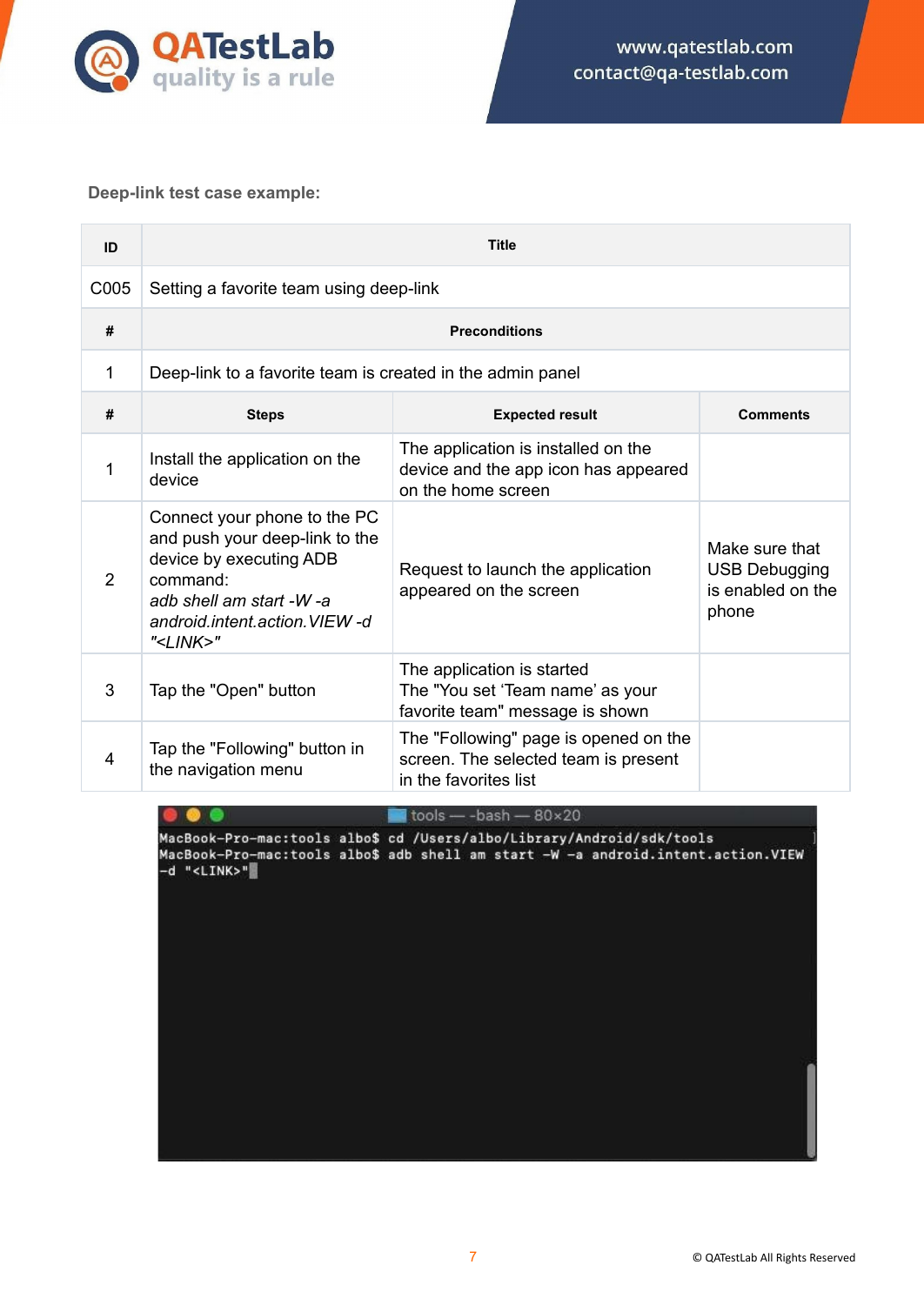

# <span id="page-7-0"></span>**Detailed test case example:**

| ID             | <b>Title</b>                                              |                                                                                                                                                                                                             |                 |
|----------------|-----------------------------------------------------------|-------------------------------------------------------------------------------------------------------------------------------------------------------------------------------------------------------------|-----------------|
| C006           | Adding new campaign by admin user using valid data        |                                                                                                                                                                                                             |                 |
| #              | <b>Steps</b>                                              | <b>Expected result</b>                                                                                                                                                                                      | <b>Comments</b> |
| 1              | Open the website and log in as<br>admin                   | User is logged in and the main page of<br>the admin panel is displayed                                                                                                                                      |                 |
| $\overline{2}$ | Click the "Create New<br>Campaign" button                 | The "New Campaign" page is<br>shown<br>There are three blocks on the page:<br>- "Settings" block<br>- "Main Screen" block<br>- "Confirmation Screen" block                                                  |                 |
| 3              | Fill in the "Campaign name"<br>text field with valid data | The entered information is displayed in<br>the field                                                                                                                                                        |                 |
| 4              | Click the "Active" checkbox                               | The checkbox is marked as checked.<br>The created campaign becomes active                                                                                                                                   |                 |
| 5              | Click the "Language"<br>dropdown and choose one           | There is a possibility to choose one of<br>the following languages:<br>- English<br>- French<br>- German<br>- Italian<br>- Portuguese<br>- Spanish<br>The selected language is displayed in<br>the dropdown |                 |
| 6              | Fill in the "Source Number"<br>text field with valid data | The entered information is displayed in<br>the field                                                                                                                                                        |                 |
| $\overline{7}$ | Fill in the "Start date" text field<br>with valid data    | Entered data is displayed in the<br>"yyyy-mm-dd" format                                                                                                                                                     |                 |
| 8              | Fill in the "End date" text field<br>with valid data      | Entered data is displayed in the<br>"yyyy-mm-dd" format                                                                                                                                                     |                 |
| 9              | Add the "Image" item                                      | The "Image" item is added to the<br>"Main Screen" block. There are the<br>following items:<br>- The "Default Image" text field<br>- The "Android" text field<br>- The "iOS" text field                      |                 |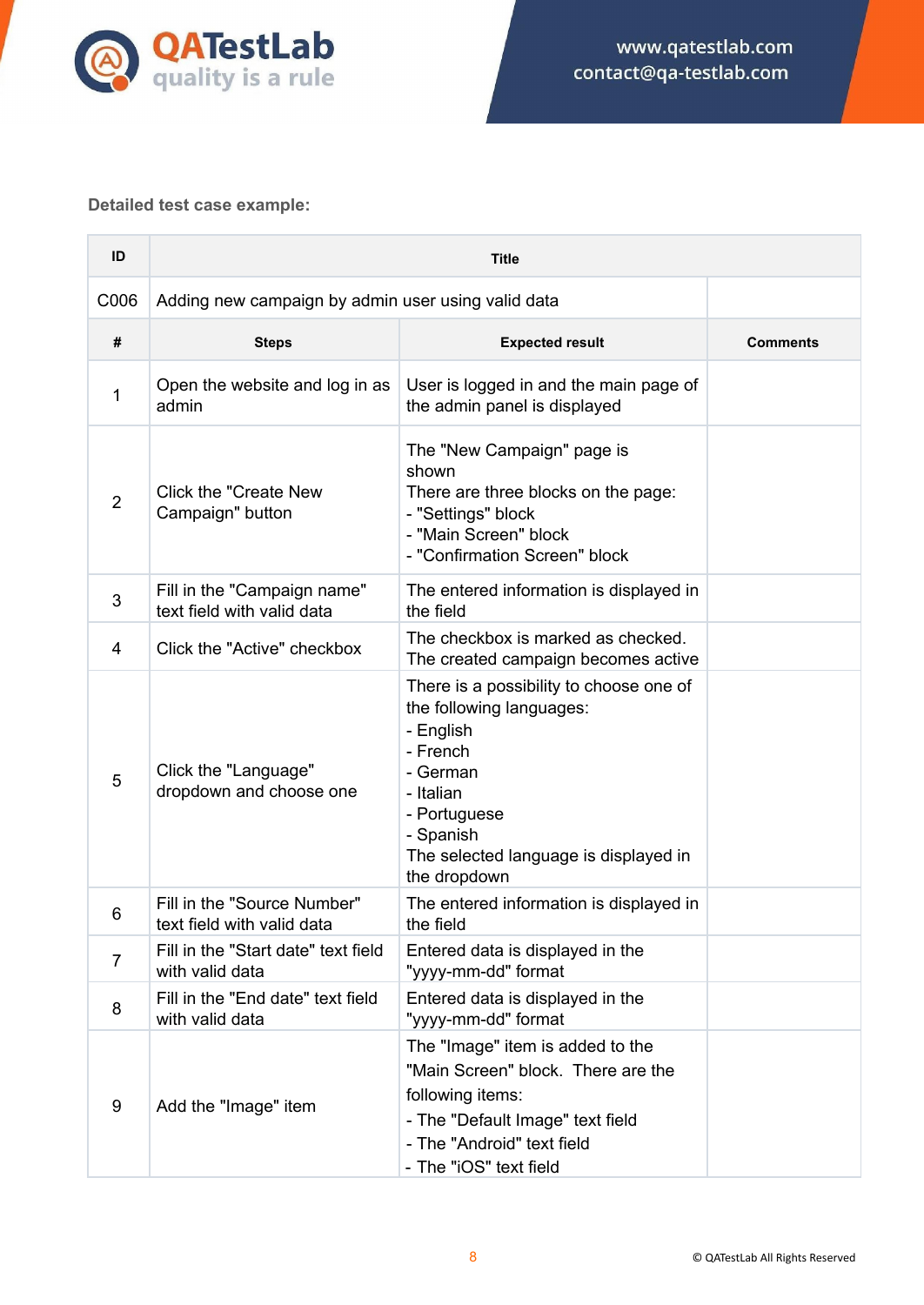

| 10 | Fill in the "Default Image" input<br>field with image URL | Entered link is displayed in the field |  |
|----|-----------------------------------------------------------|----------------------------------------|--|
|    | Click the "Save" button                                   | The Campaign is successfully saved     |  |

# <span id="page-8-0"></span>**Replace the mission game test case example:**

| ID   | <b>Title</b>                                                         |                                                                   |                 |
|------|----------------------------------------------------------------------|-------------------------------------------------------------------|-----------------|
| C007 | Replacing any mission for the first time of the day                  |                                                                   |                 |
| #    | <b>Preconditions</b>                                                 |                                                                   |                 |
| 1    | User has not completed at least one mission                          |                                                                   |                 |
| #    | <b>Steps</b>                                                         | <b>Expected result</b>                                            | <b>Comments</b> |
| 1    | Launch the game                                                      | The game is opened                                                |                 |
| 2    | Click the "Notification" button                                      | The available missions are displayed<br>in the upper right corner |                 |
| 3    | <b>Click RBM (Right Button</b><br>Mouse) on any available<br>mission | The mission submenu is displayed                                  |                 |
| 4    | Click the "Replace" button                                           | The mission is changed                                            |                 |

# <span id="page-8-1"></span>**Localization test case example:**

| ID             | <b>Title</b>                                              |                                                                                             |                 |
|----------------|-----------------------------------------------------------|---------------------------------------------------------------------------------------------|-----------------|
| C008           | Checking the localization for the specific game mode      |                                                                                             |                 |
| #              | <b>Preconditions</b>                                      |                                                                                             |                 |
| 1              | The game is launched and the Russian language is selected |                                                                                             |                 |
| #              | <b>Steps</b>                                              | <b>Expected result</b>                                                                      | <b>Comments</b> |
| 1              | Open the specific game mode<br>menu                       | The content in the selected game<br>mode is displayed depending on the<br>selected language |                 |
| $\overline{2}$ | Click the "Встать в очередь"<br>button                    | The content on each tab is displayed<br>depending on the selected language                  |                 |
| 3              | Click the "Настройки" button                              | The "Settings" pop-up is displayed<br>depending on the selected language                    |                 |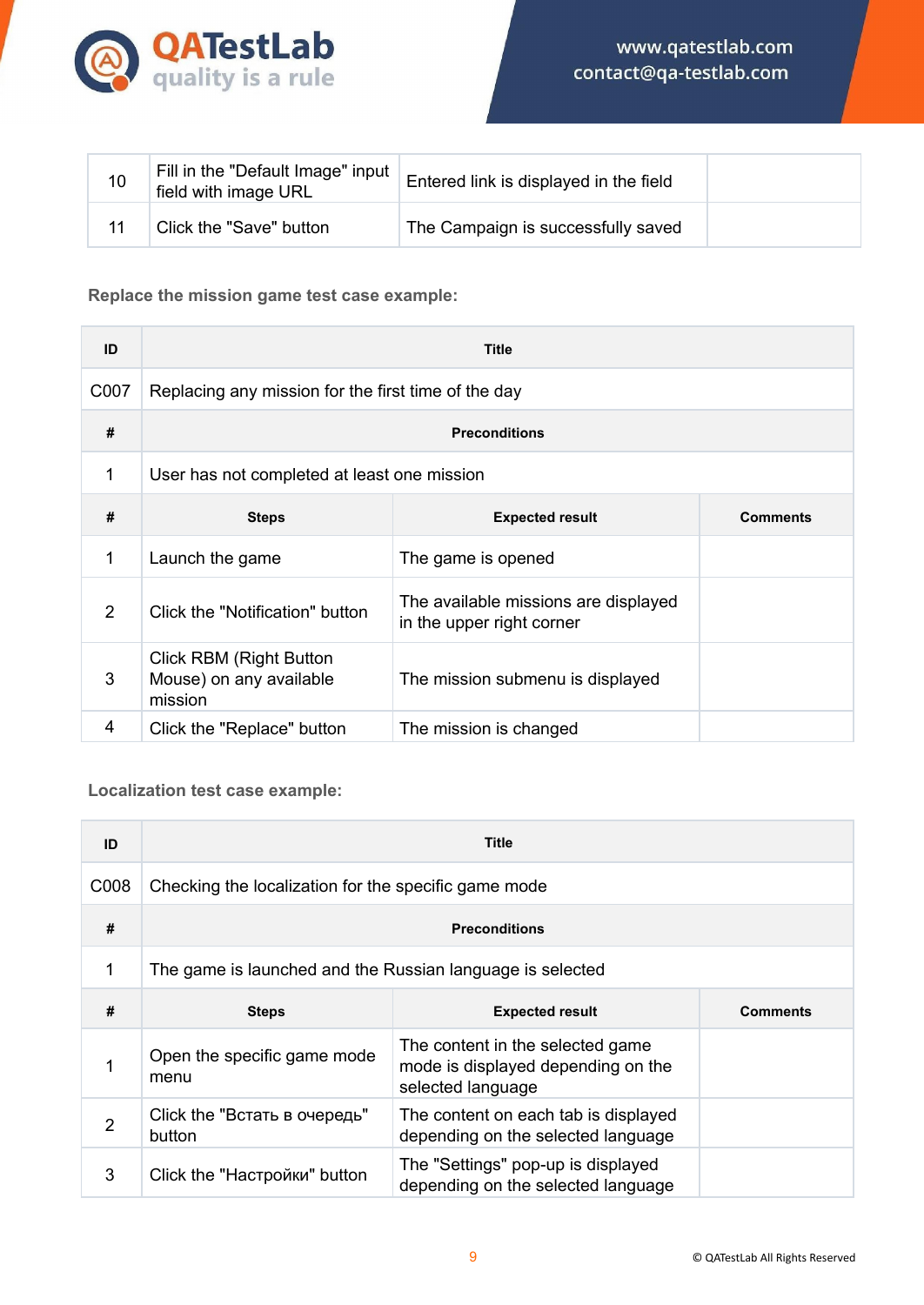

| 4 | Click the "Подтвердить"<br>button                          | The player returned back to the<br>previous menu                                                               |  |
|---|------------------------------------------------------------|----------------------------------------------------------------------------------------------------------------|--|
| 5 | Choose any character and<br>start the battle               | The battle has started, the content on<br>the battle screen is displayed<br>depending on the selected language |  |
| 6 | Check the displayed screen<br>after the battle is finished | After the battle is finished, the content<br>on the screen is displayed depending<br>on the selected language  |  |
|   | Тар the "Продолжить" button                                | The "Match Rewards" screen is<br>displayed, the content is displayed<br>depending on the selected language     |  |

<span id="page-9-0"></span>**Profanity words filtering test case example:**

| ID               | <b>Title</b>                                                                |                                                                                                                                             |                 |
|------------------|-----------------------------------------------------------------------------|---------------------------------------------------------------------------------------------------------------------------------------------|-----------------|
| C <sub>009</sub> | Creating a challenge with profanity words in the name and description       |                                                                                                                                             |                 |
| #                | <b>Preconditions</b>                                                        |                                                                                                                                             |                 |
| 1                | User is logged in                                                           |                                                                                                                                             |                 |
| #                | <b>Steps</b>                                                                | <b>Expected result</b>                                                                                                                      | <b>Comments</b> |
| 1                | Launch the application                                                      | The "Home" screen is opened                                                                                                                 |                 |
| $\overline{2}$   | Tap the "Challenges" icon in<br>the navigation menu                         | The "Challenges" screen is opened                                                                                                           |                 |
| 3                | Tap the "Challenge your<br>friends" button                                  | The contacts list is displayed                                                                                                              |                 |
| 4                | Select any user from the list<br>and tap the "Next" button                  | Challenge creation page is opened                                                                                                           |                 |
| 5                | Fill the form with profanity<br>words in the "Name your<br>challenge" field | Entered data is displayed in<br>the "Name your challenge" field                                                                             |                 |
| 6                | Click the "Save" button to<br>submit a challenge                            | Challenge request is not created<br>The "There was an error with your<br>submission (language)" error message<br>is displayed on the screen |                 |

# <span id="page-9-1"></span>**3D animation settings page test case example:**

| ID   | Title                                              |
|------|----------------------------------------------------|
| C010 | $\Box$ Checking the displaying of the 3D animation |